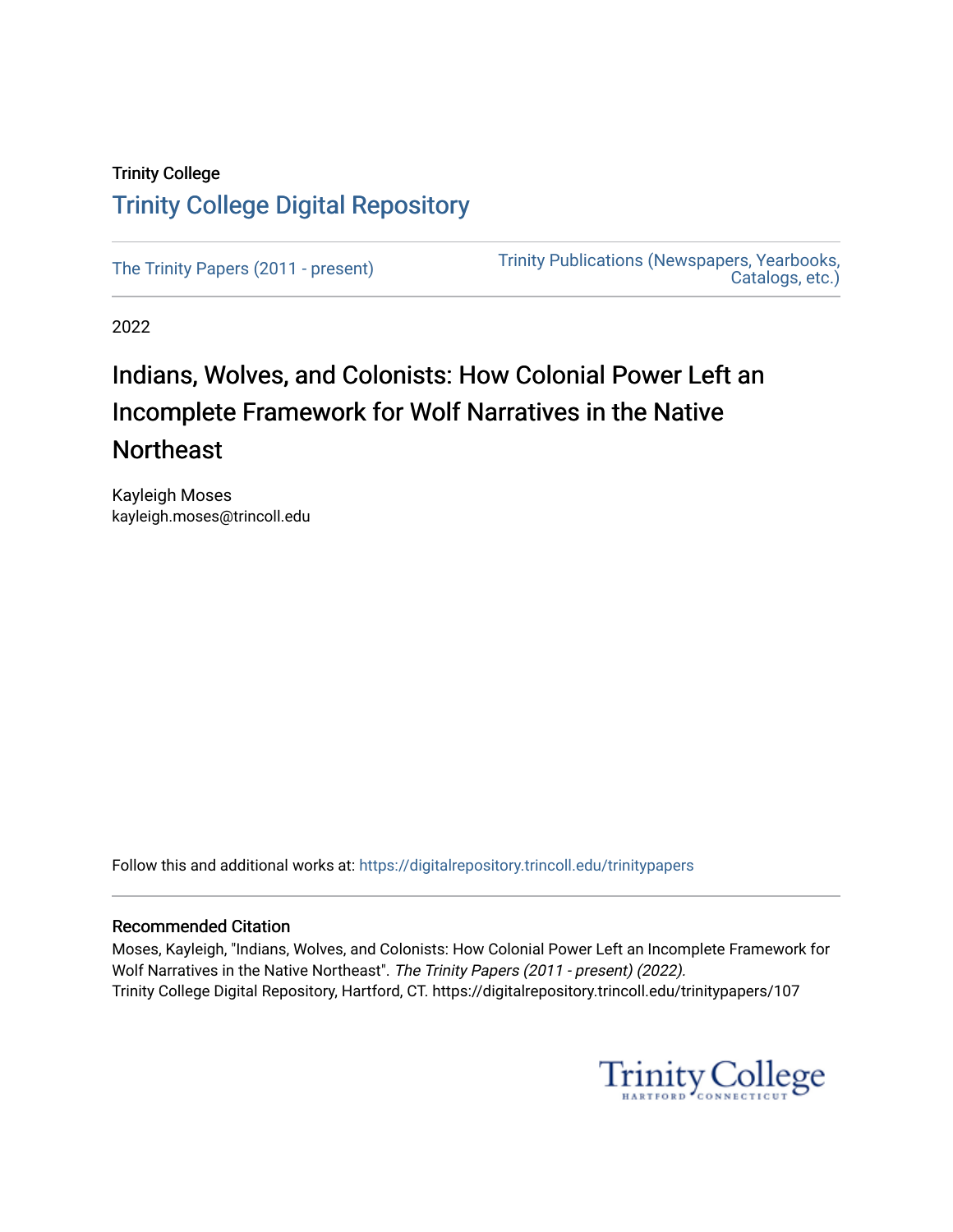#### **Kayleigh Moses**

#### **Introducing the Wolf Conqueror**

Mustard yellow words carved deep into a weathered plaque pierce the quiet landscape of Connecticut's Mashamoquet Brook State Park, replacing the yellow eyes of the wolves that once roamed the late Mohegan territory. Visitors pause at the plaque, which is unnaturally incised into the side of a large rock, and pose for photos, rarely pondering the intricacies of this historical moment frozen in time. The plaque reads: "This tablet is presented…to preserve memory of an act of courage and of public service by a young farmer, who was in later years to win fame a…leader, a brave fighter, and a national hero."<sup>1</sup> In 1742, Connecticut's own Israel Putnam became valorized for killing the "last" wolf in the state. Applauded for his heroic efforts to defeat the nasty "marauder," Putnam's last wolf story has become a well-known element of wolves' ecological history in the Northeast and remains a defining feature of Windham County's history today.<sup>2</sup> A small cave that once functioned as a natural marker of wolf territory has been transformed into the "Israel Putnam Wolf Den," a place name drenched in colonial savior rhetoric. It now serves to mark colonial territory in Connecticut's ecological and historical narratives.

Why this plaque remains a prime destination for park visitors is unclear. Putnam's act of irreversible colonial cruelty is commemorated in this space, acting as a replacement narrative consistent with Jean O'Brien's "lasting" tropes.<sup>3</sup> Thus, as contemporary thinkers begin to reintroduce wolves into areas of previous decimation, we are left wondering why a plaque celebrating wolves' extermination is memorialized. More so, what insight does this plaque's



Figure 1. Israel Putnam Wolf Den in Mashamoquet Brook State Park, CT4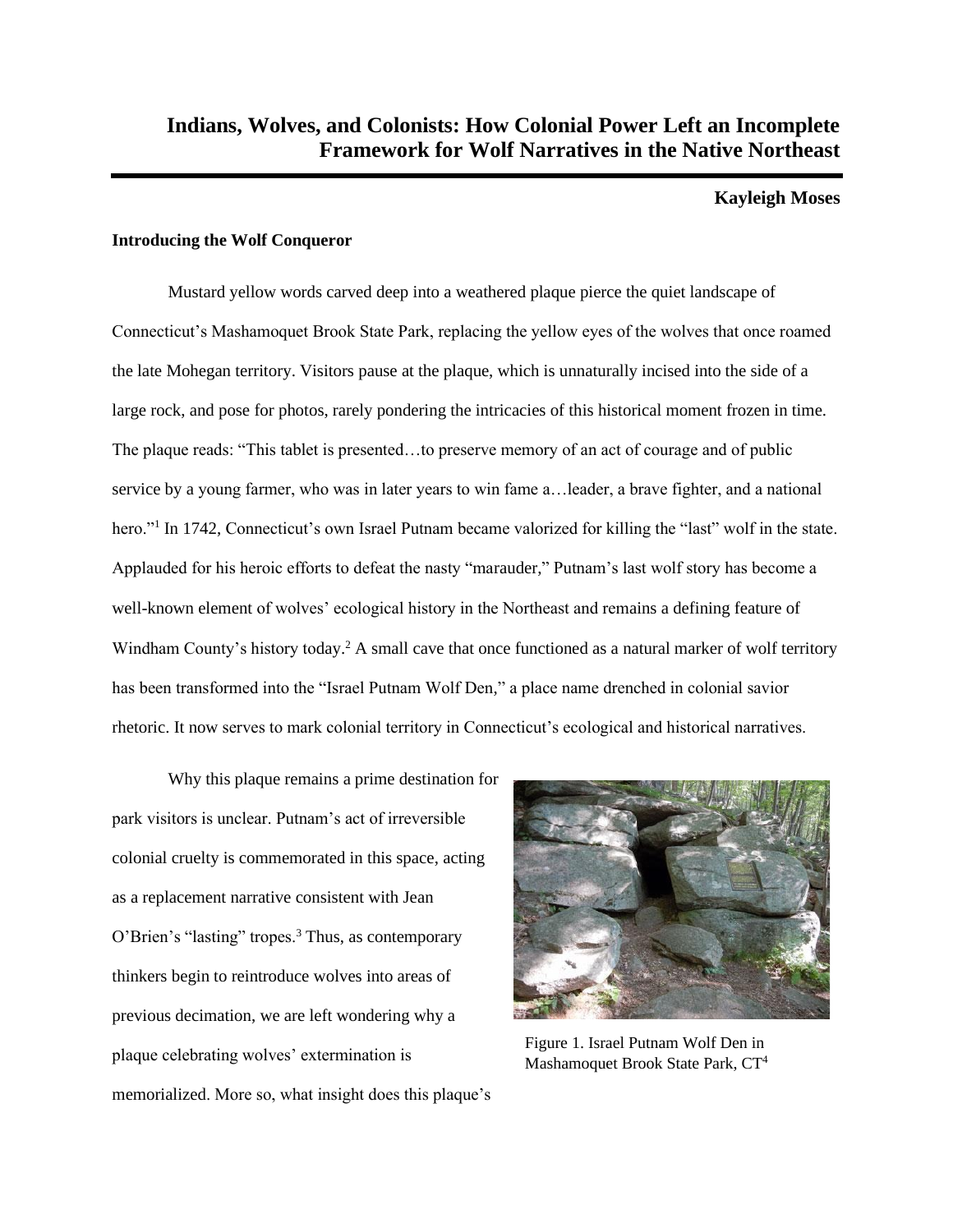placement in the landscape provide about the larger discourse surrounding Indians, wolves, and colonists in the Native Northeast? Israel Putnam's Wolf Den epitomizes how discreet colonial narratives of wolves' ecological history have misconstrued and masked Indigenous perceptions of the changing environment. Consequently, the ecological record prioritizes non-Indigenous perceptions of wolves, which happen to capture an almost entirely negative outlook. These differ from Indigenous perspectives that, when pieced together by analytic techniques that read against the grain and beyond the direct diction of colonial documents, embody more positive, neutral, and reverent positions toward wolves.

This paper concentrates on Windham County, Connecticut, following the story of Israel Putnam's wolf den and how it exists as a singular type of wolf narrative constructed by colonial thought. It simultaneously recognizes brief instances of positive wolf rhetoric throughout colonial records, which notably only occur when Indigenous perspectives are discussed (still through the lens of colonizers). Drawing on scholarship from Jean O'Brien, Lisa Brooks, and Jon T. Coleman, I highlight the persistence of Native ecological thought throughout time – particularly that of Mohegans and Mohawks – by analyzing its framework in colonial records.

TNAM W THE 100 F.

IS PRESENTED TO THE ELLABETH AND OF PUBLIC<br>WHO WAS IN LATER

Figure 2. Plaque found on Israel Putnam Wolf Den depicting story of "Putnam and The Wolf."5

The first section of the paper skips ahead in time to illustrate how New England's Indigenous voices perceive wolves in the contemporary era. These current attitudes express reverence for wolves as a part of the ecosystem, while neither demonizing nor valorizing them. This section also analyzes the secular position of western science in its current portrayal of Northeastern wolves' ecological history, reflecting a biased colonial history. The second section then reflects upon how Mohegans valued wolves in the  $17<sup>th</sup>$  century, illustrating the presence of historical veneration. Since Northeastern Indigenous reverence towards wolves persists in contemporary literature, I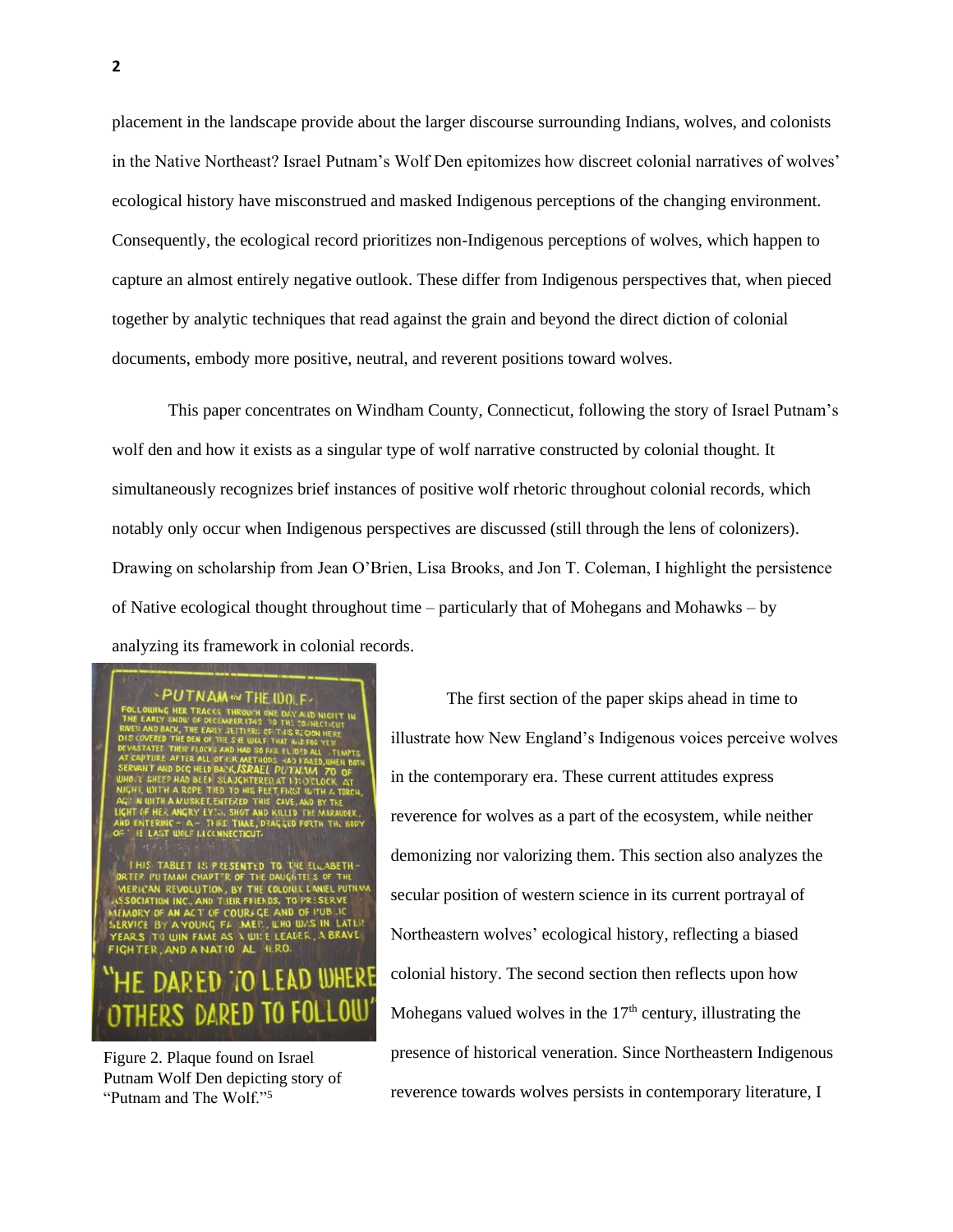argue that it has been hidden under the guise of a colonial lens throughout written accounts of history. Hence, the third section deeply analyzes these colonial lenses through primary and secondary sources that portray wolves in an adverse light throughout the Native Northeast. I ask why colonial and Indigenous perceptions differ and how one perspective came to dominate the historical landscape in written narratives about wolves.

Finally, I offer an overview that stands in contention with the colonial lenses of history, namely those that obscure Indigenous perceptions of wolves in the Northeast. Readers are encouraged to recognize that Indigenous relationality to and grounded knowledge of wolves have persisted over time. The final section thus entertains the possibility of learning beyond colonial documents as a complementary endeavor to dissecting tropes and assumptions embedded in ecological histories. Ultimately, the primary undertaking of this paper is critical dissection. I theorize that colonists' hatred of Indians and wolves stems from the threats both posed to colonial powers, thereby prompting colonists to apply "lasting" rhetoric in attempt to extinguish non-colonial power from written historical records.

#### **1. Contemporary Perceptions of Wolves**

#### **a. The Portrayal of Ecological History in the 21st Century**

The reintroduction of wolves into Yellowstone National Park has been a hot topic for environmentalists over the past two decades. Growing up in an outdoorsy family, I inevitably became fascinated by the alteration of trophic balances and geological features from simply reintroducing a keystone species.<sup>6</sup> As a New Englander, I have wondered why wolf reintroduction has not been happening here in the Northeast. Although I have spoken to scholars who speculate about possible futures for wolves in the region (one philosopher, Roger S. Gottlieb, says wolves could replace hunters in New England), most reintroduction efforts seem to lie out West. However, this does not mean that the Native Northeast faced any lesser version of wolf extermination in its history. In fact, wolf eradication campaigns were apparent in the region as early as 1642, when the Massachusetts Bay Colony ordered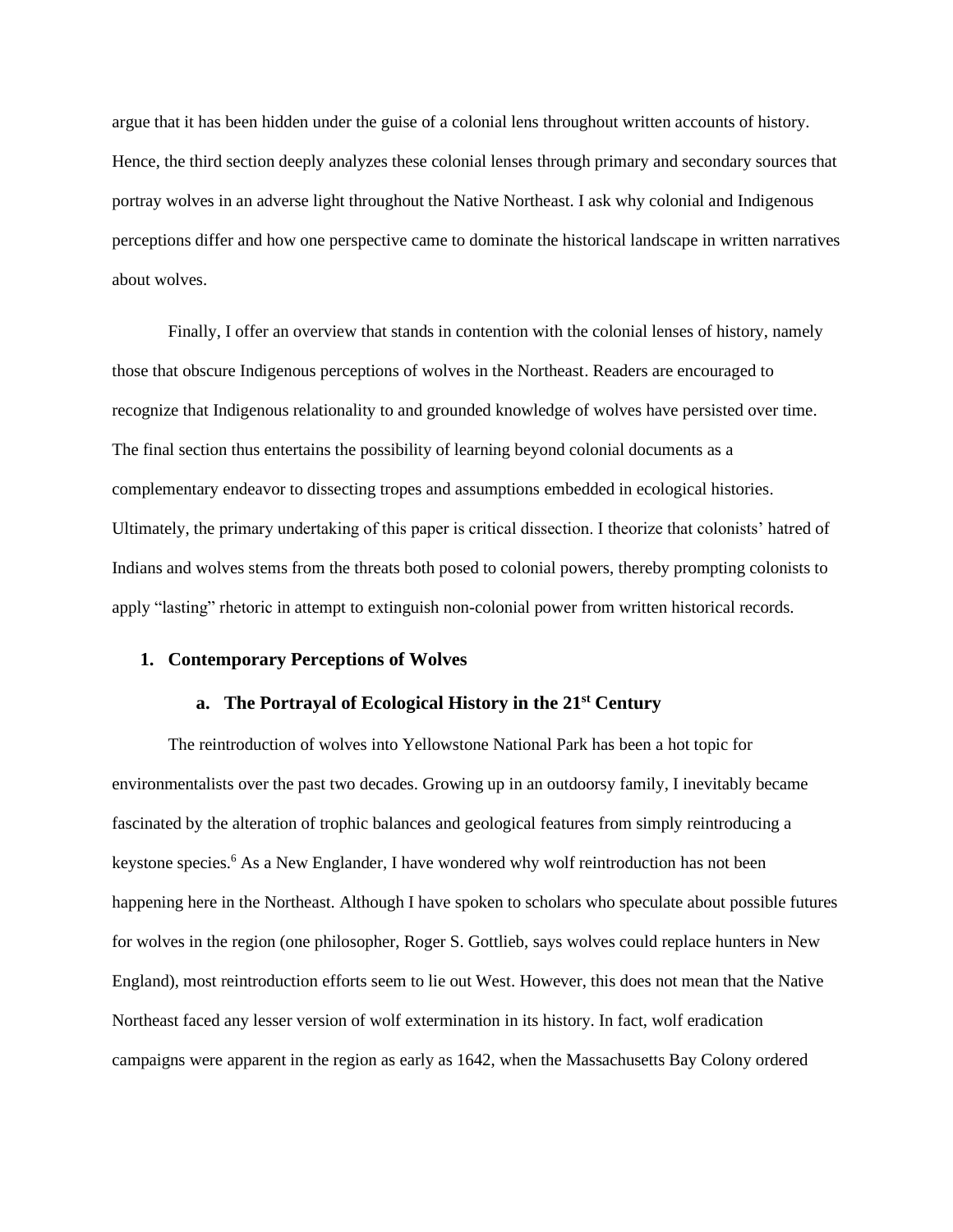citizens to nail the heads of dead wolves to the meeting house of the town of Ipswich. Those who did not comply would be fined one shilling each month.<sup>7</sup>

Today, wildlife scholars acknowledge secular ecological histories that bluntly acknowledge the end of wolves' presence in the Northeast. Some accounts even leave out the detail that wolf *disappearance* is more accurately wolf *decimation*. For example, Geoffrey A. Hammerson's *Connecticut Wildlife: Biodiversity, Natural History, and Conservation* includes a measly paragraph dedicated to Connecticut's Gray wolf (*Canis lupus*); using the least amount words written about a species in this chapter, Hammerson's paragraph reads: "[Gray wolf] no longer occurs in Connecticut; deliberately exterminated by early settlers and negatively affected by decimation of its food supply (mainly deer) in 1800s; now basically replaced in ecosystem by coyote."<sup>8</sup> This simplified account reflects the typical story contemporaries hear about wolves: colonizers killed the wolves and now the wolves are gone.

What these portrayals fail to detail is that wolves existed in the Native Northeast during human occupation far before colonial settlements. In turn, this modern scientific discourse contributes to the masking of Indigenous presence in ecological history. Such an absence risks enabling the inaccurate trope that prior to settlers, Indians lived in peaceful, utopian, harmonious relationships with nature. Moreover, this absence creates the narrative that only white settlers could substantially alter the ecosystem. These problematic thoughts pervade colonial narratives about wolves, which primarily emphasize wolf-colonist interactions. These types of accounts persist in contemporary scientific discourse by neglecting to acknowledge Indigenous presence in wolf history. Despite its absence from written ecological histories, Indigenous relationality to and grounded knowledge of wolves remain present in the contemporary era.

#### **b. Indigenous Reverence in the 21st Century**

*Dawnland Voices: An Anthology of Indigenous Writing from New England* affirms that today, Indigenous Peoples of the Northeast still attribute reverence, respect, and power to their "other-thanhuman kin."<sup>9</sup> In particular, Maurice Kenny of Mohawk People, wrote numerous poems that spoke of wolves before his death. In his piece, "Wild Strawberry," Kenny writes about knowing how the seasons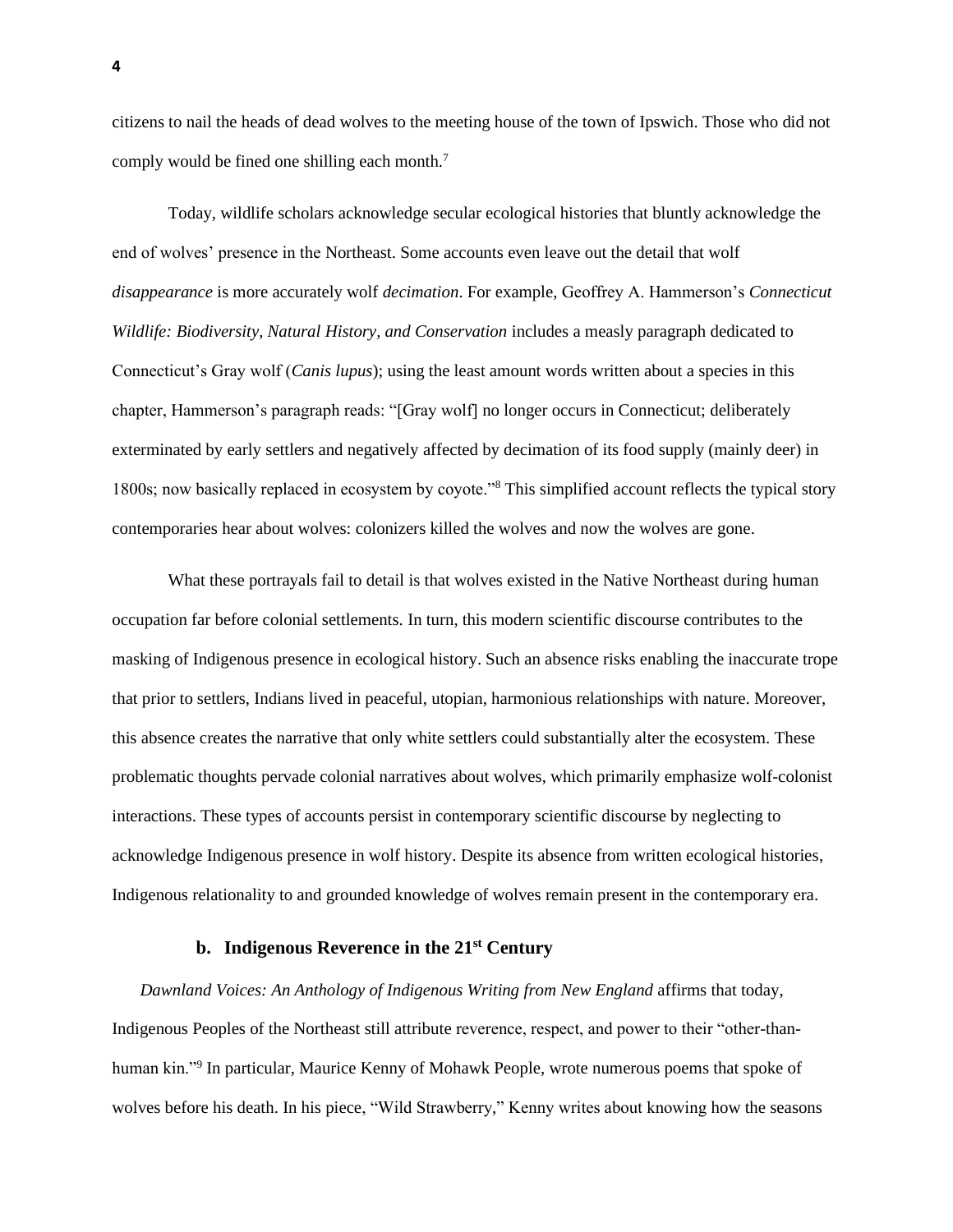change "when wolf will drop winter fur."<sup>10</sup> Here we encounter a neutral – as opposed to colonists' negative – acknowledgement of wolves' place in the environment. Furthermore, in "They Tell Me I am Lost," Kenny composes, "my chant is the wolf in the dark."<sup>11</sup> This line ascribes wolves with a confident presence that goes beyond simply respecting the creatures; because chanting serves as a way in which people can assert their presence in a space, Kenny illustrates the power of Indigenous voices through the power of the wolf's voice. Overall, these poems evoke the sense that wolves are not only appreciated as a part of Lisa Brook's Common Pot,<sup>12</sup> but they also promote Mohawk power and pride.

Furthermore, in his book, *Vicious: Wolves and Men in America,* Jon T. Coleman affirms that "wolves howl for several reasons," but most predominantly as a form of communication.<sup>13</sup> In bridging these two works, Kenny might be alluding to the communities many Indigenous Peoples find in their relationality to each other and their other-than-human kin. This line can be interpreted to reify Brooks' assertions that all components of the Common Pot are equal in their dependency upon one another for stability and survival.<sup>14</sup> In his poem, "Moccasin," Kenny writes, "wind howls like a wolf on the hill."<sup>15</sup> Again, we attain the sense that the wolf holds a powerful place in nature, as howling wind is typically equated with immense vigor. In addition to that, the wolf's positioning on a hill furthers his sense of dominance within the ecosystem. By dictating the connection between wind and wolf, Kenny illustrates that wolves are an integral part of interspecies relatedness in the Northeast.

Ultimately, these reverent and empowering contemporary accounts illustrate how the relationships between Indigenous Peoples and wolves in the Northeast are viewed under a sanguine semblance. Despite the presence of these Indigenous narratives, wolves are rarely discussed with enthusiasm in the colonial record. Even the neutral Indigenous positionalities stand in direct contradiction to the vile, hate-filled colonial narratives. Before exploring these demonizing colonial perceptions, the next section highlights primary sources written by colonists discussing Northeastern Indigenous Peoples' appreciation of wolves in the 17<sup>th</sup> century. Such a discussion reaffirms that Indigenous knowledge of wolves has always been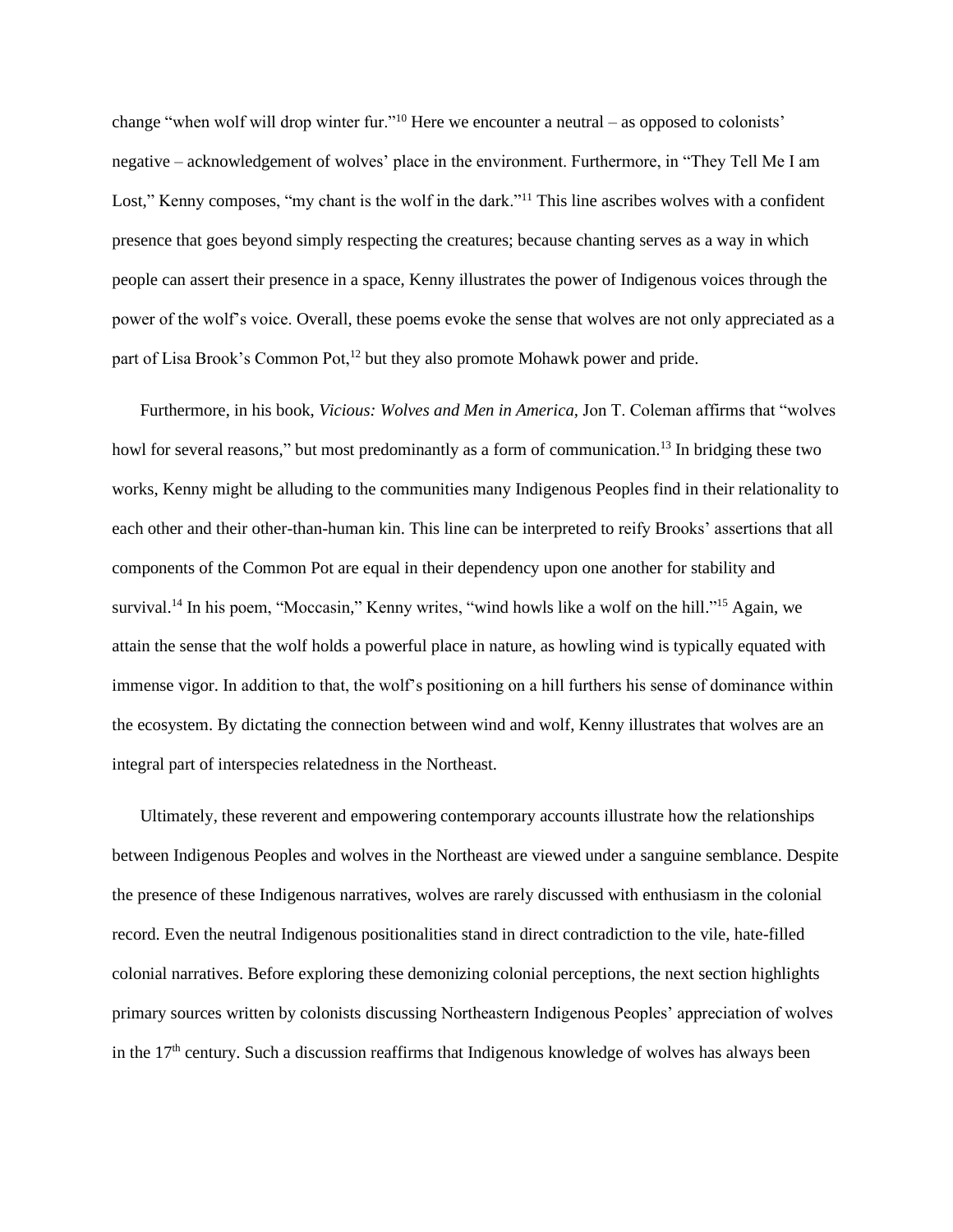present, has persisted throughout time, and has been masked by dominant hate narratives imposed by colonizers.

#### **2. Mohegan Valorization of Wolves in the 17th Century**

Although quite rare, two primary historical sources describe wolves with optimism: *New England's rarities discovered in birds, beasts, fishes, serpents, and plants of that country 1630-1675* by John Josselyn and "The Public Records of the Colony of Connecticut, 1678-1689" by J. Hammond Trumbull. It is imperative to recognize that both sources evaluate somewhat esteemed Indigenous relationships with wolves. I have found no sources, nor have I found any scholars who can attest to sources in which colonists are directly associated with positive perceptions of wolves. In fact, Coleman asserts that even though colonists wrote substantially about Indians in the Northeast, "the perspective of the sources makes gauging the Indians' reaction impossible…They based their reports on appearance, not understanding. The reports tell us more about the Europeans' biases and assumptions than about the Indians' thoughts and feelings."<sup>16</sup> Therefore, all readers must be wary of tropes when analyzing colonial documents that discuss Indigenous Peoples' relationships with wolves.

These two accounts, in particular, emphasize a reciprocal relationship between Indians and wolves, as wolf skins were deemed both economically and medically beneficial. While describing the boundaries of Mohegans and Wabaquassut country, Trumbull details how Mohegans paid tribute to others with white deer skins, bear skins, and black wolf skins for about 45 years. <sup>17</sup>Fortunately, Richard Bayles', *History of Windham County, Connecticut* provides some detailed context for this example. After the Pequot War, Mohegan leader, Uncas, displayed his allegiance to Pequot chieftain, Sassacus, by paying "him homage and obligations and yearly tribute of white deer skins, bear skins and black wolf skins."<sup>18</sup> Although this colonial document does not acknowledge Mohegans' relationality to wolves in the same sense that Brooks' Common Pot acknowledges nonhumans and humans as equally dependent upon one another, it does assert that wolves can be of value to Indians. This assertion subsequently implies a working relationship between Indians and wolves that seems to be nonexistent in wolf-colonist relationships.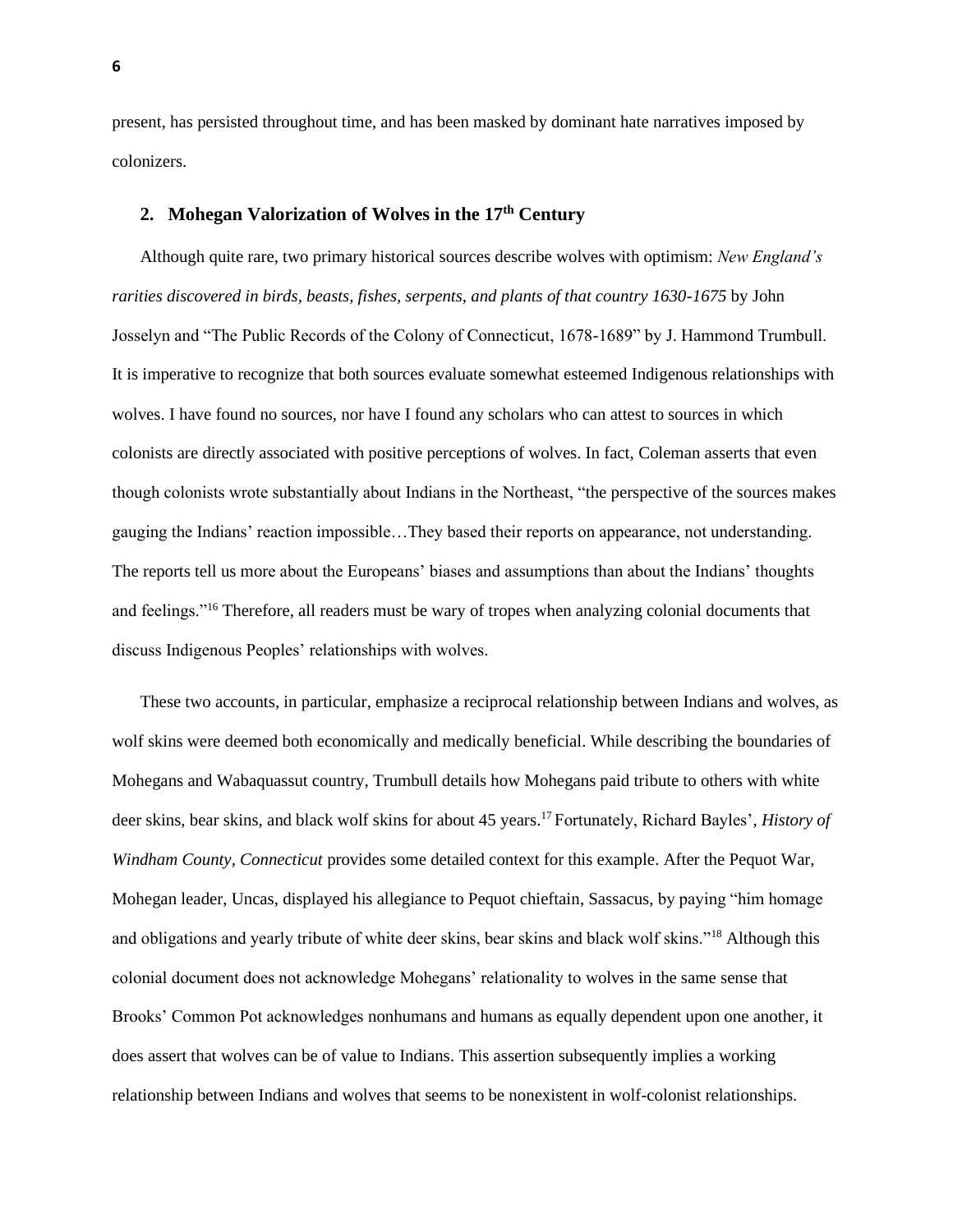Though small and incomplete, this minor acknowledgement of wolves as a beneficial commodity speaks to the value Mohegans likely placed on the canid during the  $17<sup>th</sup>$  century. Consistent with Coleman's idea that such a document tells us more about colonists than about Indians themselves, we can recognize that colonists noticed some sort of Indigenous reverence towards wolves – at least enough to compel them to include a positive attribute about a creature they despised.

Furthermore, Josselyn's *New England's rarities* continues this uncommon and brief notion that wolves upheld a certain value in the colonial Northeast. After describing wolves as killers who move in groups, Josselyn turns to how New England Indians utilized wolf skins as a remedy for aches. Under a small section titled, "For old Aches," Josselyn writes, "A black *Wolfs* Skin is worth a *Beaver* Skin among the *Indians*, being highly esteemed for helping old Aches in old people, worn as a Coat; they are not mankind, as in *Ireland* and other Countries, but do much harm by destroying of our English Cattle."<sup>19</sup> Similar to Connecticut's Public Records, *New England's rarities* displays how Indians utilized wolves for medicinally beneficial purposes. Though these recognitions are essential for formulating my argument that reverent Indigenous perceptions of wolves have persisted over time under the fog of written colonial bias, this discussion would be incomplete without acknowledging the essential nature of Josselyn's final statement regarding cattle. As the next section demonstrates, livestock farming stood as the turning point that distinguished Indigenous perceptions of wolves from colonists' unforgiving, relentless hatred.

#### **3. Relying on the Lens of the Colonizer**

#### **a. "Lasting" in Colonial Documents**

While Indigenous Peoples in New England endured physical displacement on their lands during and after European colonization, scholars like O'Brien assert that they were also displaced in written accounts of history. This sort of written "displacement" comes primarily in the form of what O'Brien calls "extinction narratives," which render Indigenous Peoples as "persistently ancient" and "mired in the static past."<sup>20</sup> By implementing this rhetoric, colonizers could assert their "modernity" to enact a hierarchical power dynamic in which they occupied the highest level. In turn, they portrayed Indigenous Peoples as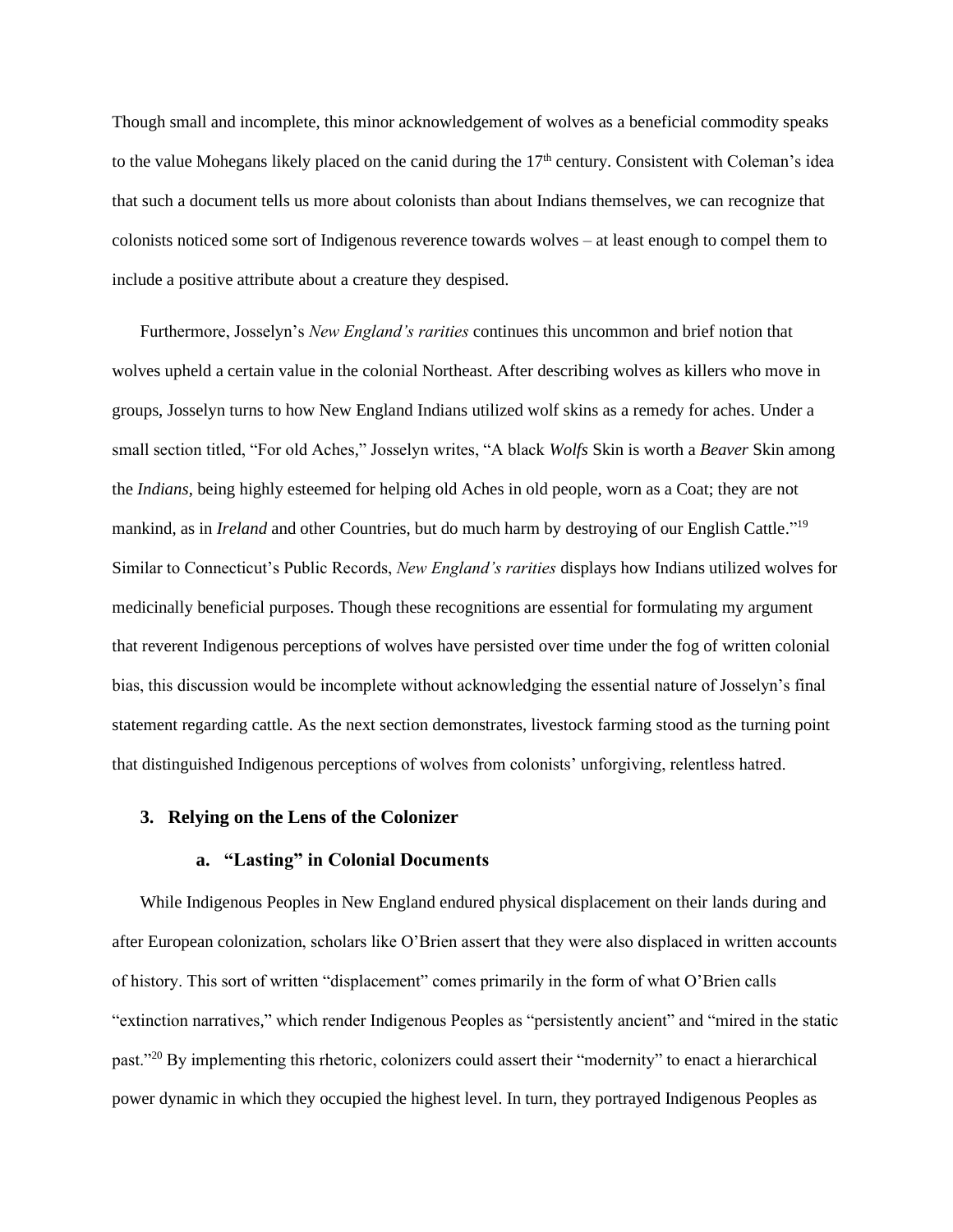lesser and incapable of becoming "civilized." Similar to this problematic way of conceptualizing Indigeneity, "lasting" rhetoric was certainly applied to Connecticut's wolves in the 17<sup>th</sup> Century. In fact, wolf extinction narratives mirror those of Indians by describing the distressing, dreadful wolves in juxtaposition to civilized society. In colonists' terms, wolf extinction was more than palatable – such a dream of demolition was irresistible. Therefore, in colonial writing, scholars almost only encounter wolves being portrayed as demons and monsters. Such dark rhetoric overshadows the impression of wolves as valuable equals, like Indigenous Peoples perceived them to be. This section explores how "lasting" and extinction narratives came to dominate historical documents about wolves in the Northeast. I also ask why colonial and Indigenous perceptions differ, while attempting to contextualize how one perspective came to control the historical landscape in written narratives about wolves and ultimately determine the fate of the canid's presence in the Northeast.

Returning to the story of Connecticut's final wolf kill, we can acknowledge the high frequency at which Putnam's irreversible interaction with the "last wolf" has been retold (i.e., through town histories, social gatherings, and folk tales). Ellen Douglas Larned's *History of Windham County, Connecticut: 1600-1760* regards "Putnam's wolf" to be a hunt "legend." <sup>21</sup> This naming, which recognizes Putnam as the defining feature of this wolf's life, asserts a kind of ownership over the land and its natural elements. Such ownership is characteristic of Christianity, a religion embedded in the roots of western colonization that preaches both human stewardship and dominion over nature. The concept of possession over the natural world dominates the narrative of the Israel Putnam Wolf Den at Mashamoquet Brook State Park. But why ascribe this area with a place name that demands such proprietorship?

#### **b. How Colonial Accounts of Wolves Pervade the Historical Record**

In attempt to address this complex question, I turn to the religious values upheld during the colonial period. When colonizers came to the "New World," they brought Christianity with them. With Christianity came the concept of dominion. Genesis 1:26 reads: "Then God said, "Let us make man in our image, after our likeness. And let them have dominion over the fish of the sea and over the birds of the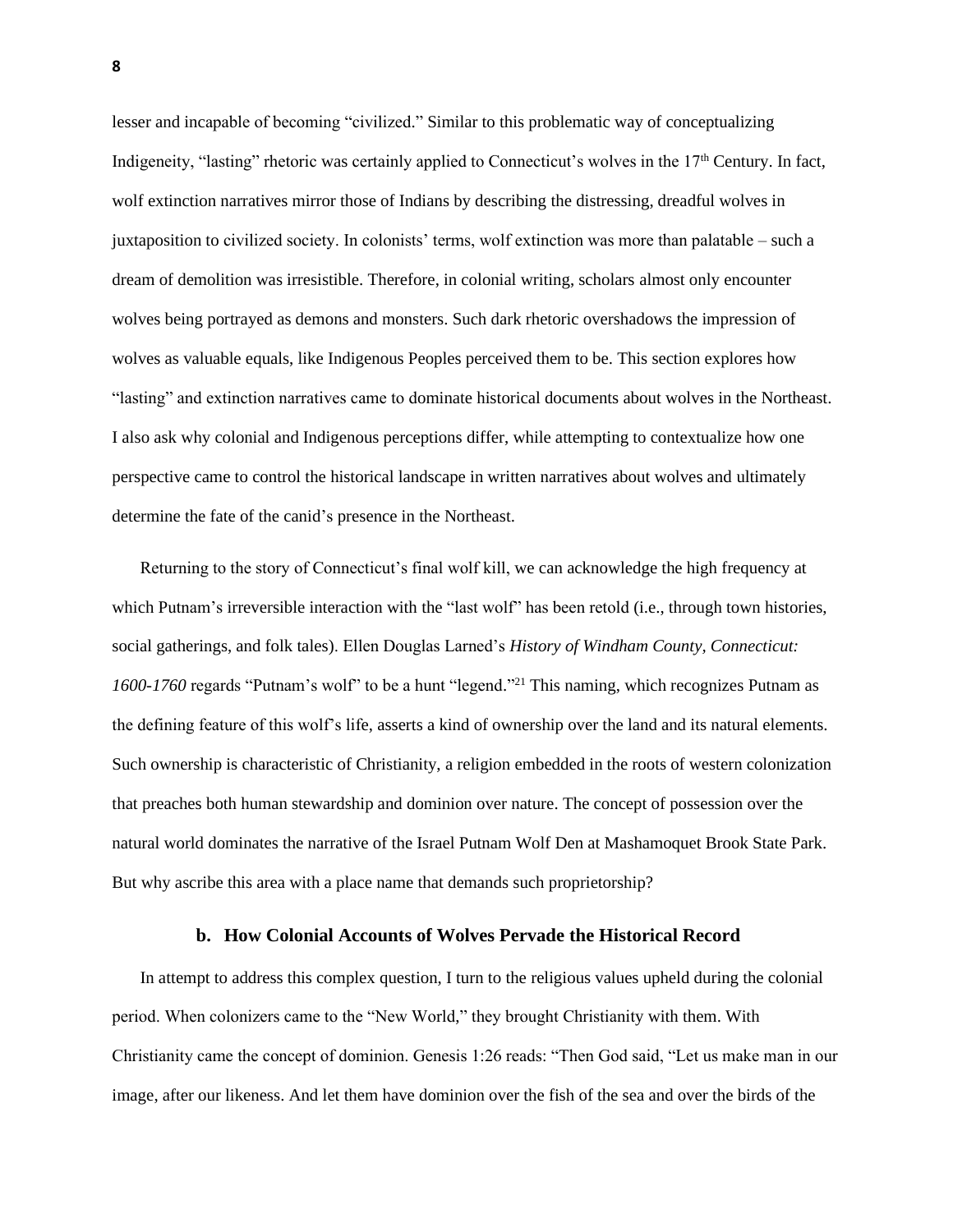heavens and over the livestock and over all the earth and over every creeping thing that creeps the earth.""<sup>22</sup> This Christian colonial concept juxtaposes certain Indigenous origin stories that uphold an equal interconnectedness between all beings. For example, Algonquian stories about Sky Woman illustrate how reciprocal interactions between humans and non-humans embody the foundation of creation. Brooks details the story of Sky Woman:

In the traditional Haudensaunee (Iroquois) creation story of Sky Woman, only a mass of water exists beneath the sky, and the water animals are its only inhabitants. When they see a woman falling from a hole in the Sky World, the animals gather in "council together...to devise a way to provide for her." Each animal dives to the bottom of the sea, grasping for mud. Each returns, gasping for air, emptyhanded. Finally, muskrat, it is said, dives deep down into the water until he can go no farther, grasps a handful of earth in his paw, and rises to the surface. He gives up his life, but in his last breath, he releases the mud onto turtle's back. Geese fly up to catch Sky Woman in their wings, and, as they lay her on turtle's back, the woman releases a seed she had carried from the Sky World, and the earth is born. 23

The story of Sky Woman suggests that the earth exists "only through the interrelated activity of its inhabitants," requiring "all members of the group to solve the problem at hand."<sup>24</sup> This Iroquois belief that human and non-human relatives work together to sustain the environment directly contrasts the Christian belief that humans are meant to dominate the land and its nonhuman inhabitants. Christianity is known to have exerted its authority transnationally, converting people (usually forcefully) across the world. This dominion-wielding power structure can help us to conceptualize why the wolf killed by Putnam is known in town histories as "Putnam's wolf" and why the site of the kill is named after Putnam. The anthropocentrism of colonialism is reflected in this wolf narrative.

Putnam was believed to be upholding his moral duty to society by killing the last wolf in Connecticut, as he was asserting his rightful ability (according to the Christian Bible) to contribute to the eradication of the demonized nuisance. Thus, memorializing his name in association with the wolf prompted colonists to valorize Putnam, as he was truly thought to be a hero. If the roles were reversed and Algonquian beliefs held authority over Christian values, might this historical discourse be altered? Since Algonquians prioritize equal relations with other-than-human kin, would "Putnam's wolf" become "the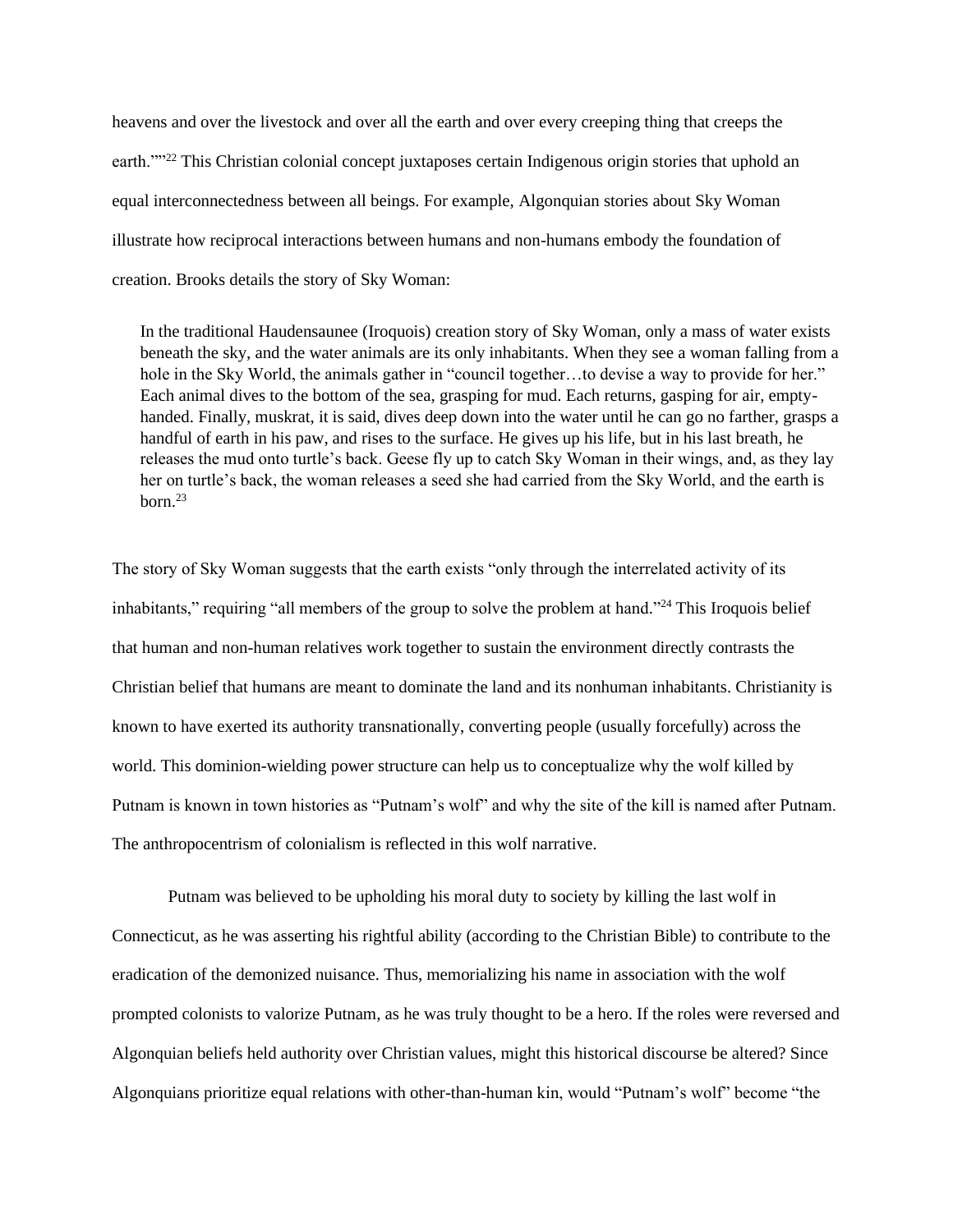wolf"? Would the "Israel Putnam Wolf Den" become the "Wolf Den"? These questions force us to contemplate the drastic effects of power structures in the documentation of historical landscapes and texts.

In addition to words on a plaque, the domination of colonists' perspectives remains clear in historical papers. O'Brien asserts that "stories about "last" Indians shared the stage with other "lasts"" such that "vanishing or vanished creatures [like wolves]" embody stories about "lasts" that, similar to Indians, "participate in the degeneracy narrative implied in the temporalities of race."<sup>25</sup> Hence, when writing about beings that posed threats to their livelihoods (i.e., both Indians and wolves), colonists employed dreadful rhetoric that illustrated a biased consensus for extermination as the sole option. For example, on top of Putnam's power-reflective wolf rhetoric, both "Histories of Windham County" offer insight into local discourse pertaining to wolves in the area; they recount the devastation caused by Putnam's wolf, the fear she instilled within the colonial community, and how wolf infestations were becoming more prominent in colonial towns.<sup>26</sup>

Moreover, one century after Putnam's "last" wolf kill, the story was still being glorified and retold at Windham County's town meetings. This occurrence is exemplified in "Putnam and the Wolf: or, the monster destroyed," an address delivered at a meeting of the Windham County Temperance Society in Pomfret, Connecticut, on October  $28<sup>th</sup>$ , 1829. This document applauds Putnam for killing the "last wolf" and employs the common anti-wolf rhetoric of "demons," "evil," and "intolerable nuisance."<sup>27</sup> Notably, this document, which is a written version of a speech celebrating Putnam's wolf kill, briefly glazes over Indigenous presence in the space at the time, saying, "and first, we are met by a body of men who tells us that ardent spirit is useful."<sup>28</sup>Ultimately, however, the prevailing discourse falls in line with hunting a "terrible monster, whose destruction will require Putnam['s] courage."<sup>29</sup> Despite the brief acknowledgement that Indians were a part of this story, their presence is never elaborated upon and they are swept to the side without tribally-specific recognition. This sort of dismissive politics is characteristic of most colonial documents regarding wolves and resembles a lesser version of O'Brien's extinction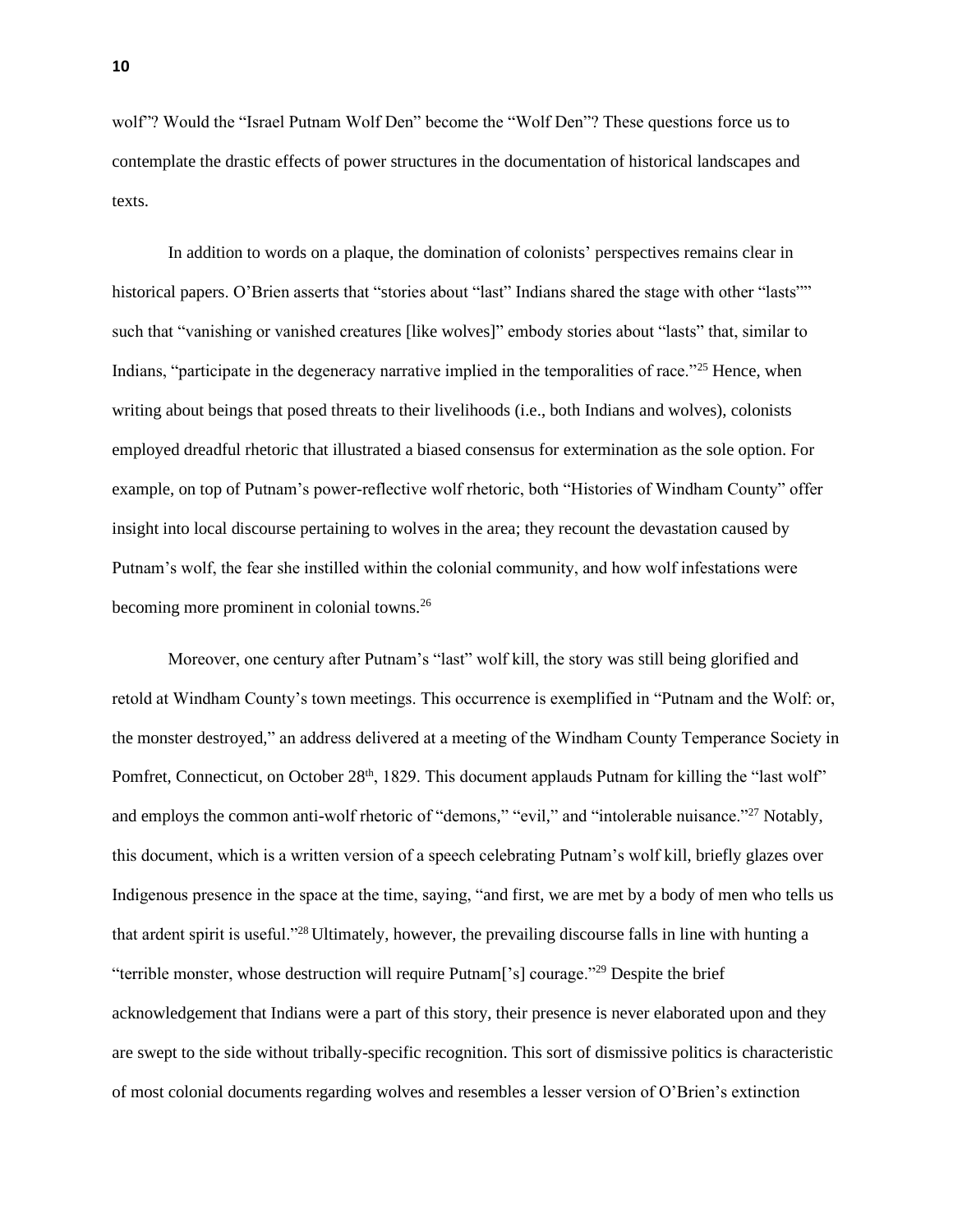narratives. It seems that even if Indians were mentioned in these documents, their sovereignty and place in the Common Pot were rarely elaborated upon.

Some primary sources even go so far as to assume that Indians had adverse relationships with wolves, similar to those of colonizers. While the trope that Indians lived in precolonial utopian harmony with all creatures is inaccurate, most sources – both historical and contemporary – support the notion that Indians did *not* harbor hatred toward their other-than-human wolf kin. Given this, I am skeptical about the accuracy of the following colonial documents. In *A Key into the Language of America*, Roger Williams portrays wolves as "robbing" Indians and institutes the idea that Indians want "revenge."<sup>30</sup> This portrayal opposes everything scholars have learned about Indigenous relationships of reciprocity with the environment and its inhabitants.<sup>31</sup> This piece even goes further to demonize *both* wolves and Indians because "revenge" and "robbing" carry a destructive connotation. Might this portrayal be linked to the idea that both wolves and Indians posed a threat to colonizers? Might it be true that when the power of colonists was threatened, one response was turning to written language to demonize the "other"?

Hesitantly applying an empathetic view, we can likely understand why colonizers harbored such deep hatred towards wolves during the  $17<sup>th</sup>$  and  $18<sup>th</sup>$  centuries. Colonizers differed from Indigenous Peoples in a way that likely defined the fate of wolves; colonial concepts of ownership and livestock created a sense of responsibility that one must protect their own property. William Cronon, in *Changes in the Land: Indians, Colonists, and the Ecology of New England* summarizes this situation:

Indians were not alone among New England's original inhabitants in encountering new boundaries and conflicts as a result of the colonists' grazing animals. Native predators—especially wolves naturally regarded livestock as potential prey which differed from the deer on which they had previously fed only by being easier to kill. It is not unlikely that wolves became more numerous as a result of the new sources of food colonists has inadvertently made available to them—with unhappy consequences for English herds. Few things irritated colonists more than finding valuable animals killed by "such ravenous cruel creatures." The Massachusetts Court in 1645 complained of "the great lose and damage" suffered by the colony because wolves killed "so great numbers of our cattle," and expressed frustration that the predators had not yet been successfully destroyed. Such complaints persisted in newly settled areas throughout the colonial period.32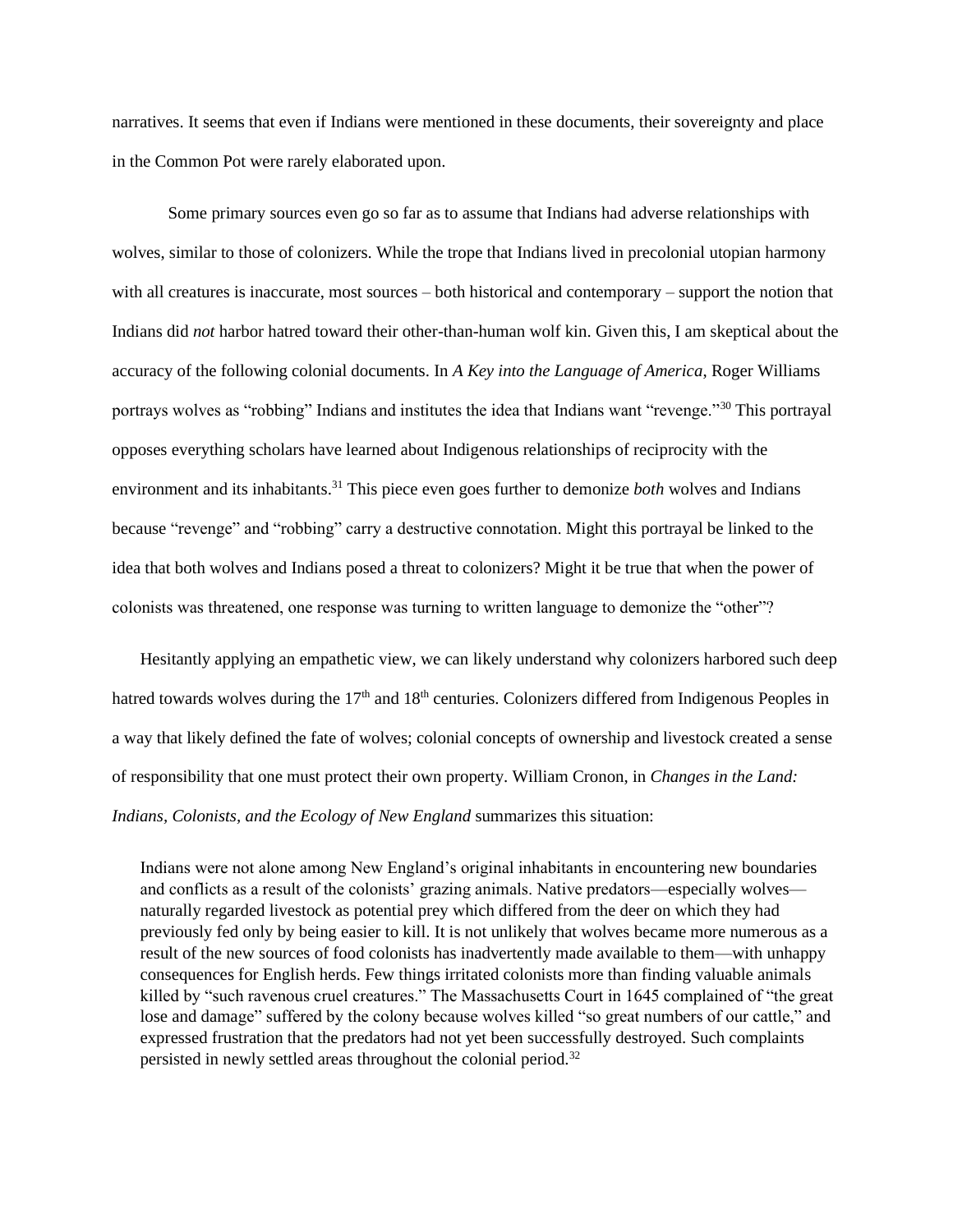If a wild animal threatens the domesticated animals that one values or depends upon for livelihood stability, the demise of that wild animal tends to be much easier to conceptualize. Complementary to Cronon, Coleman utilizes an analogy that rings true to most farmers – historic and present: "Wolves attacked livestock and people attacked wolves with such enthusiasm in colonial New England that a battle to extinction would seem as predictable as the times."<sup>33</sup>

However, we must also contend with the fact that domesticated livestock were a primarily colonial concept. In the pre-colonial Native Northeast, domesticated livestock were not a part of Indigenous subsistence and agricultural practices. Therefore, in a way, colonizers fueled their hateful relationships with wolves because they believed in ownership of the "other" and dominion over nonhuman beings. Coleman even asserts that wolf extinction could have been prevented: "The English colonists' concept of territory—the idea that land, animals, and even people were property—ambushed wolves."<sup>34</sup> With this background, it seems obvious why colonizers harbored hatred towards wolves; their pre-conceived ideas of property, ownership, and livestock fueled conflict with wolves (and Indians). And because contemporary historical studies rely primarily on static written accounts, as opposed to dynamic oral traditions, the Northeast's ecological history has been shaped by colonial rhetoric that promotes extinction narratives.

#### **c. Bounties for Extermination**

Finally, this paper would be incomplete without recognizing the plethora of wolf bounties instituted by colonizers in the  $17<sup>th</sup>$  and  $18<sup>th</sup>$  centuries. In the "Public Records of the Colony of Connecticut, May 1679 – June 1689," Trumbull writes of an act highly encouraging the murder of all wolves in Connecticut (Fig. 3).<sup>35</sup> Declarations such as this were plentiful throughout the  $17<sup>th</sup>$  and  $18<sup>th</sup>$ centuries, employing common words like "destroy" and "dominion" to assert extinction narratives and combat the wolf enemy. In fact, some bounties offered compensation for killings wolves, demonstrating colonial desperation. This Act, in particular, is unique in its inclusion of Indians. Boston's Council Chamber asserts that it will pay Indians half of what colonists would receive if they were to kill a wolf in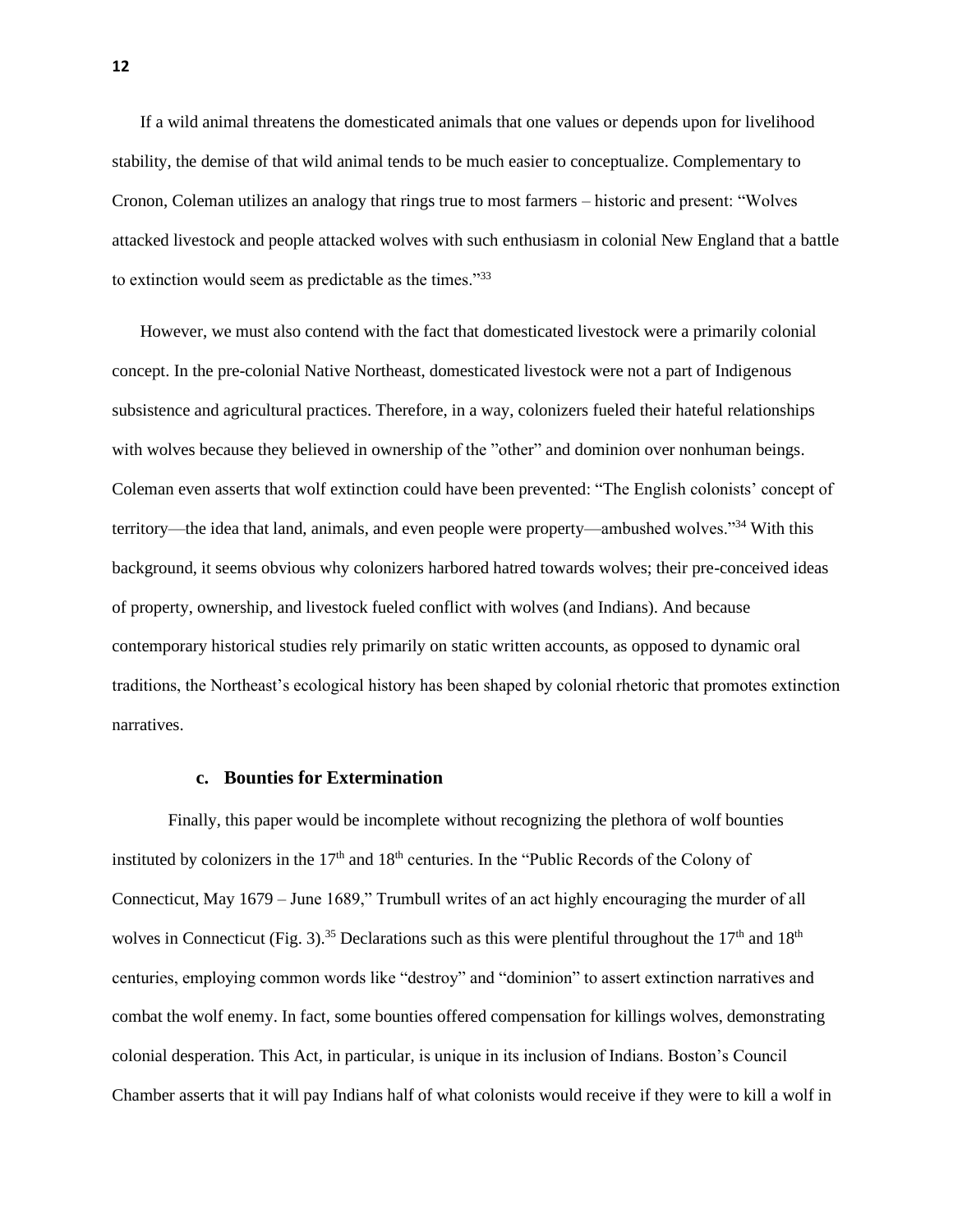their county. By offering incentives to kill wolves and extending these incentives to the Indigenous community (though the pay gap still illustrates the unequal power structure), these narratives reveal not only hateful anti-wolf rhetoric, but also colonists' despair.

Relying on Indians was not a dependence colonists promoted. Sure, reliance was essential in some respects, such as the adaptation of Indigenous snowshoe technology,  $36$  but dependence upon Indians indicated a deficiency in colonial power. Therefore, this bounty's inclusion of the Indigenous community reflects how dire and destructive the relationship between colonists and wolves became, such that colonists were willing to admit weakness. Ultimately, such bounties demonstrated the interplay between wolves, Indians, and colonists, and created the illusion of an overgeneralized human v. wolf conflict. However, as we have learned from previous sources, Indigenous relationships with wolves are far more complicated. And though wolf decimation across the landscape was documented by kills like that of Putnam, I have yet to find any accounts regarding Indians killing wolves for bounties, which certainly calls the framework of this umbrellaed version of a conflict into question.

#### $(9.)$

#### An Act for the Destroying of Wolves.

For the encouragement of persons to destroy Wolves, Be it enacted by the Governour and Council, and it is hereby enacted by the authority of the same, that whosoever shall at any time hereafter kill or destroy any grown Wolf, in any county in this Dominion, he shall be paid and allowed at the public charge of the county within which the same is or shall be killed, the sum of twenty shillings per head, and for a Wolf whelp half so much: And if any Indian shall in like manner kill or destroy any grown Wolf, he shall be paid and allowed at the public charge of the county within which the same shall be killed, the sum of ten shillings per head, and for a Wolf whelp half so much: And that the sum be raised by the order of the justices of the peace at their Quarter Sessions in each respective county, with other county charges, and duly paid and satisfied accordingly.

Council Chamber in Boston, the 11th of May, in the 3d year of his Majesty's reign, Annoque Domini, 1687.

Examined per JOHN WEST, Deputy Secretary.

Figure 3. An excerpt from "Public Records of the Colony of Connecticut, May 1679 – June 1689," detailing "An Act for the Destroying of Wolves."<sup>37</sup>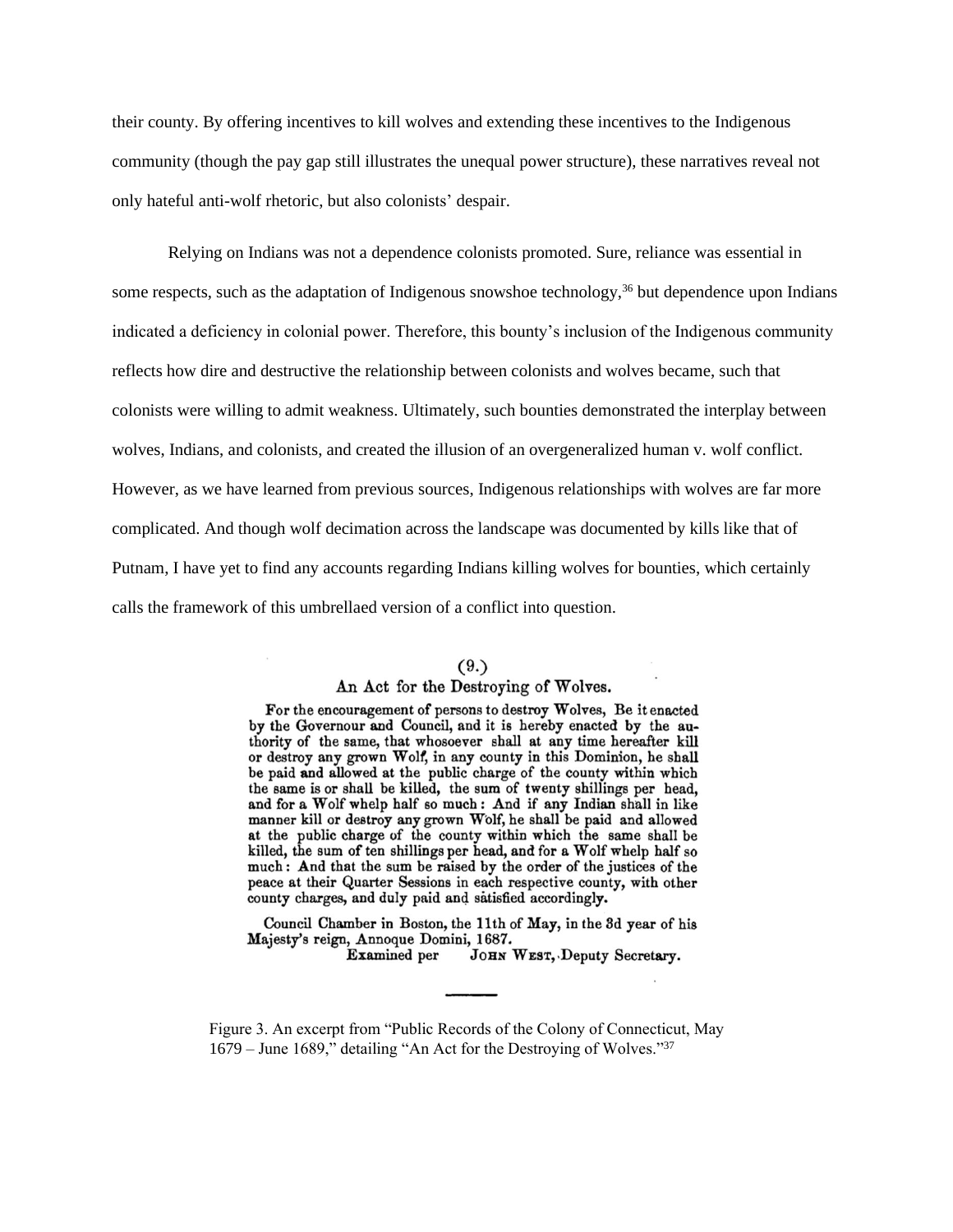#### **Concluding Unfinished Thoughts**

Concluding this conversation proves challenging because analysis of these sparse records remains incomplete. Scholars will always be finding new holes in biased historical records, and methodological approaches to Native American and Indigenous Studies will continue working towards refinement. For now, I can only reflect upon the questions I have raised (even those that are unanswerable) and reify my main assertions. For starters, Coleman composes the idea that,

Writing is not the only form of communication that withstands time, it is merely the form with which historians feel most comfortable. Europeans dominated the transcribed record of the past, but other timeframes impinged on history. Both European and Native American humans preserved narratives and rituals in folklore, and wolves exchanged information through gestures, scents, and sounds that adhered to a time regime far slower than those of folklore or history.<sup>38</sup>

Therefore, the "lasting" narratives that pervade these long-standing accounts were produced by colonists who felt threatened by the power of wolves and Indians in the landscape of the Native Northeast.

When relying on these accounts to understand history, we must recognize the content's serious biases, tropes, and general distaste to acknowledge any perspective beyond that of the colonist. Demonizing and extinguishing diction promote the view of the colonizer, whose livestock was naturally threatened by wolves, and whose power was threatened by Indigenous sovereignty. Extinction narratives written by colonists about wolves and Indians are common, though this paper has primarily focused on those of wolves. Today, these extinction narratives are mirrored in ecological histories of wolves in the Northeast which simply state that their demise occurred after colonial settlement. These accounts do not recognize the history of wolves in the Native Northeast prior to colonialism, illuminating how records written by colonists neglect to acknowledge ecological relationships prior to colonization. The persistence of this bias has infiltrated into what many believe to be secular science and discredits non-western ways of knowing through exclusionary tactics.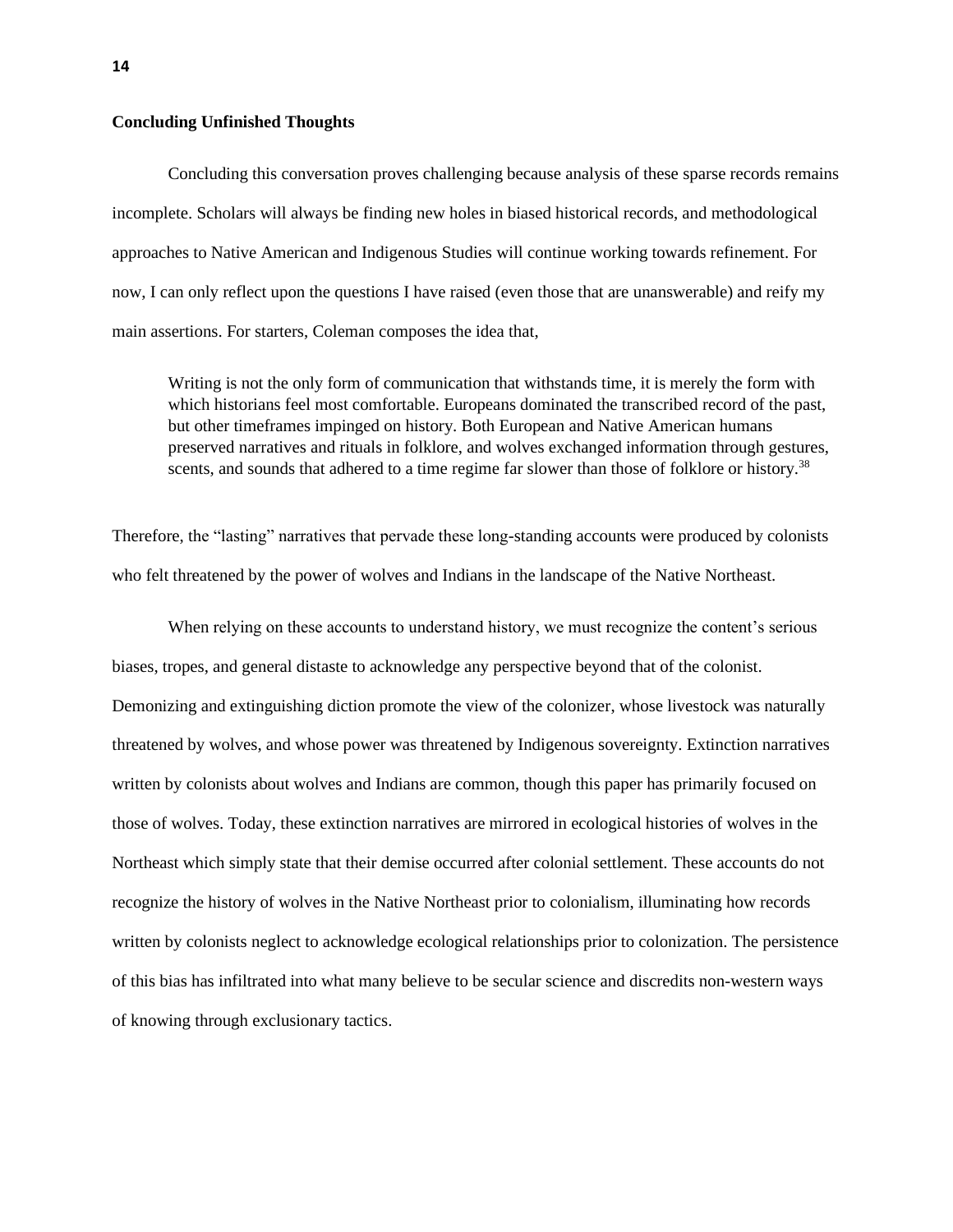The bias of the historical record still pervades the everyday lives of people in the Northeast, usually without conscious intent. Products of our partial education system in a society that continues to mask Indigenous identities, we must work to deconstruct how sense of place and ecological histories have been misconstrued over time. Most importantly, we must recognize the persistence of New England's Native Peoples and their deep ecological knowledges. In this paper, I have attempted to demonstrate that despite the domination narratives favored by written colonial wolf histories, Indigenous Peoples' – Mohegans and Mohawks, in particular – grounded knowledge of and relationality to wolves persist in the contemporary age. Therefore, although Israel Putnam's story may invade the historical landscape and institute a celebratory replacement narrative, the knowledge of Mohegans and Mohawks have always existed in the shadows of colonial narratives.

Today, despite the persistence of these narratives throughout time, "unmasking" Indigenous perceptions of wolves may be an inappropriate approach to further research on this topic. Indigenous relationality to wolves has always existed among Indigenous Peoples, as is exemplified in the Mohegan name which translates to "Wolf People."<sup>39</sup> Non-native researchers must be cautious not to exploit this knowledge for purposes of western understanding. Still, this knowledge deserves to be recognized beyond colonial documents. So, the next challenge lies in the navigation of learning and validating non-western ways of knowing while consciously avoiding appropriation. I have demonstrated one way we can recognize this intricate knowledge, which comes in the form of dissecting colonial documents. A complementary possibility is to learn how wolves and other predators have been spoken about throughout Indigenous oral histories and traditions, though it is at the discretion of Tribal elders to share such knowledge. As the field of Native American and Indigenous Studies becomes more prominent in the contemporary Northeast, students and scholars alike should continue prompting ourselves to rethink how ecological histories are portrayed today, and how more inclusive histories can be instituted to recognize Indigenous persistence in the Native and contemporary Northeast.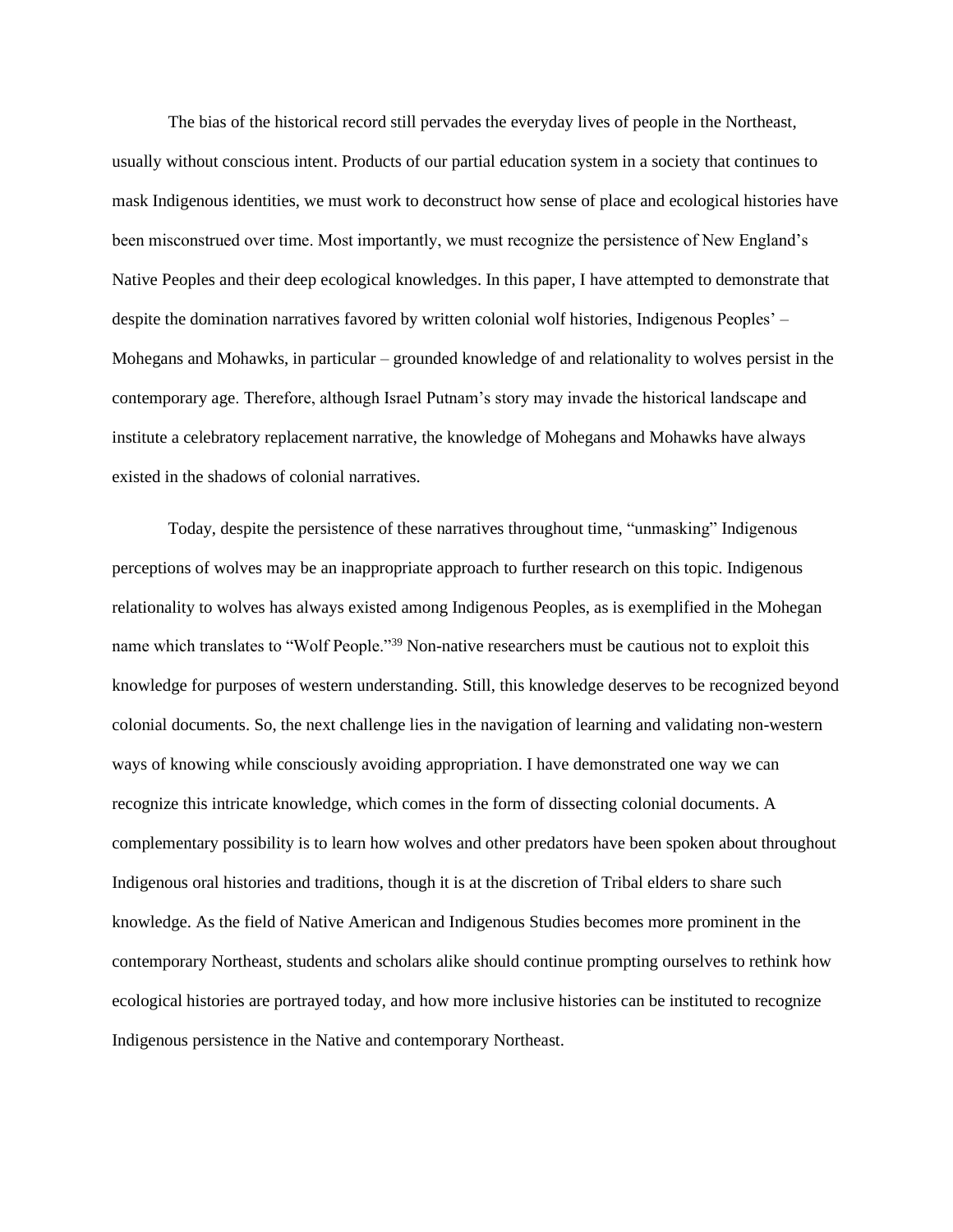#### **Notes**

- 1. "Wolf Den (Pomfret)," CT Museum Quest, accessed May 9, 2021, [https://www.ctmuseumquest.com/?page\\_id=13441.](https://www.ctmuseumquest.com/?page_id=13441)
- 2. Emily Dunnack, "The Last Wolf in Connecticut," last modified February 1, 2014, [https://connecticuthistory.org/the-last-wolf-in-connecticut/.](https://connecticuthistory.org/the-last-wolf-in-connecticut/)
- 3. Jean M. O'Brien, *Firsting and Lasting* (Minneapolis: University of Minnesota Press, 2010), 107.
- 4. CT Museum Quest, "Wolf Den (Pomfret)."
- 5. CT Museum Quest, "Wolf Den (Pomfret)."
- 6. William J. Ripple and Robert L. Beschta, "Trophic cascades in Yellowstone: The first 15 years after wolf reintroduction," *Biological Conservation* 145, no. 1 (January 2012): 205- 213, [https://doi.org/10/1016/j.biocon.2011.11.005.](https://doi.org/10/1016/j.biocon.2011.11.005)
- 7. Gordon Harris, "Killing wolves," Historic Ipswich: on the Massachusetts north shore, accessed May 9, 2021, [https://historicipswich.org/2021/04/25/killing-wolves/.](https://historicipswich.org/2021/04/25/killing-wolves/)
- 8. Geoffrey A. Hammerson, *Connecticut Wildlife: Biodiversity, Natural History, and Conservation* (New Hampshire: UPNE, 2004), 390.
- 9. Siobhan Senier, *Dawnland Voices: An Anthology of Indigenous Writing from New England* (Nebraska: University of Nebraska Press, 2014). See notes 10, 11, and 15 for further details pertaining to works that reference wolves.
- 10. Maurice Kenny, "Wild Strawberry," Dawnland Voices 2.0: Indigenous Writing From New England And The Northeast, [https://dawnlandvoices.org/maurice-kenny-in](https://dawnlandvoices.org/maurice-kenny-in-memoriam/)[memoriam/.](https://dawnlandvoices.org/maurice-kenny-in-memoriam/)
- 11. Maurice Kenny, "They Tell Me I am Lost," Dawnland Voices 2.0: Indigenous Writing From New England And The Northeast, [https://dawnlandvoices.org/maurice-kenny-in](https://dawnlandvoices.org/maurice-kenny-in-memoriam/)[memoriam/.](https://dawnlandvoices.org/maurice-kenny-in-memoriam/)
- 12. Lisa T. Brooks, *The Common Pot: The Recovery of Native Space in the Northeast*  (Minneapolis: University of Minnesota Press, 2008), 3-4.
- 13. Jon T. Coleman, *Vicious: Wolves and Men in America* (Connecticut: Yale University Press, 2004), 28.
- 14. Brooks, *The Common Pot,* 4.
- 15. Maurice Kenny, "Moccasin," Dawnland Voices 2.0: Indigenous Writing From New England And The Northeast, [https://dawnlandvoices.org/maurice-kenny-in-memoriam/.](https://dawnlandvoices.org/maurice-kenny-in-memoriam/)
- 16. Coleman, *Vicious,* 34.
- 17. J. Hammond Trumbull, "The Public Records of the Colony of Connecticut May, 1678 June, 1689," printed in 1856 by Lockwood and Co., 149, https://www.cga.ct.gov/hco/books/The Public Records of the Colony of Connecticut [\\_1678-1689.pdf.](https://www.cga.ct.gov/hco/books/The_Public_Records_of_the_Colony_of_Connecticut_1678-1689.pdf)
- 18. Richard Bayles, *History of Windham County, Connecticut* (New York: W.W. Preston and Co. 1889), 38, [https://archive.org/details/historyofwindham00bayl.](https://archive.org/details/historyofwindham00bayl)
- 19. John Josselyn, *New-England's rarities discovered in birds, beasts, fishes, serpents, and plants of that country*, 51, [https://quod.lib.umich.edu/m/moa/aan1962.0001.001/60?page=root;rgn=full+text;size=1](https://quod.lib.umich.edu/m/moa/aan1962.0001.001/60?page=root;rgn=full+text;size=100;view=image;q1=wolves) [00;view=image;q1=wolves.](https://quod.lib.umich.edu/m/moa/aan1962.0001.001/60?page=root;rgn=full+text;size=100;view=image;q1=wolves)
- 20. O'Brien, *Firsting and Lasting,* 4.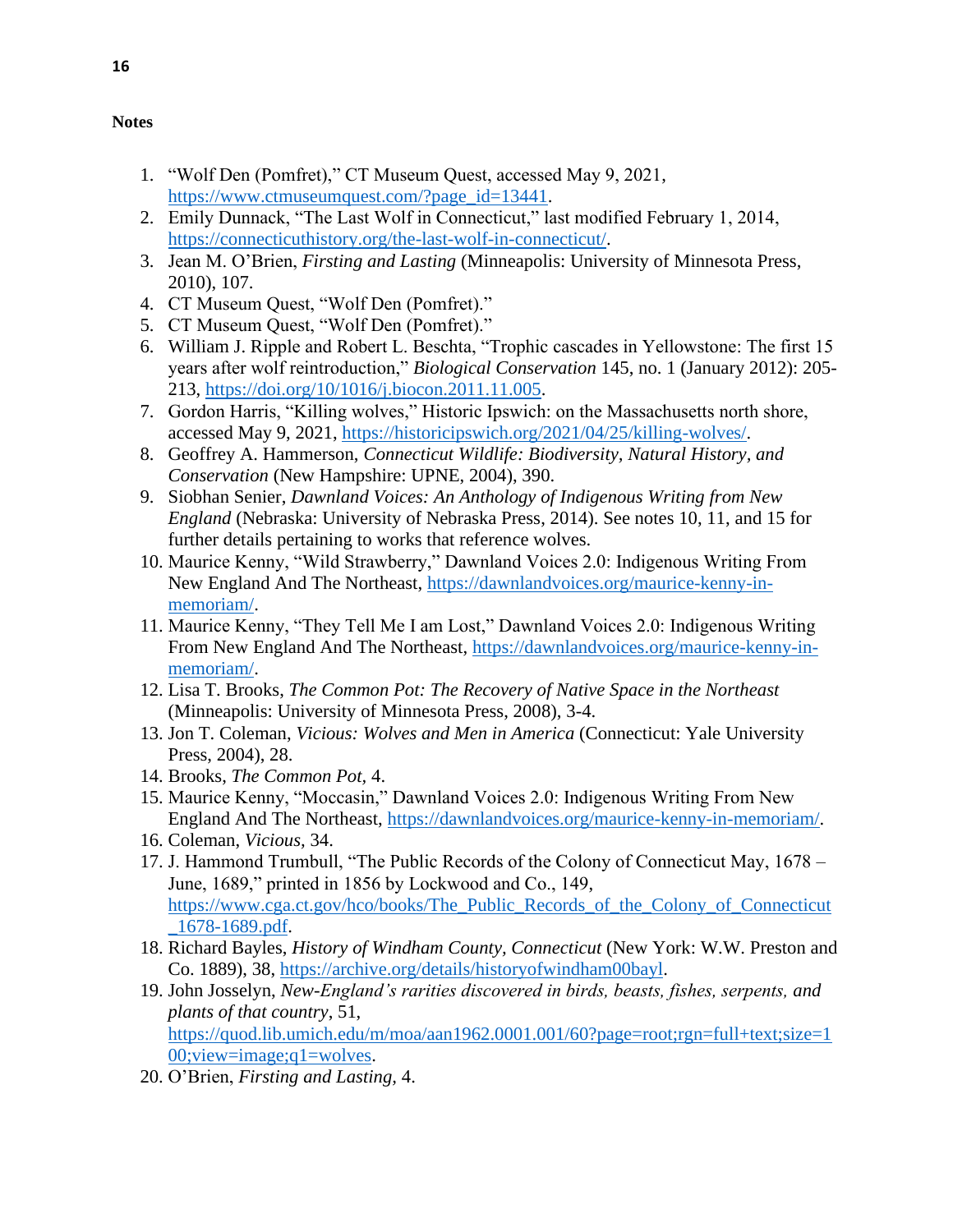- 21. Ellen Douglas Larned, *History of Windham County, Connecticut: 1600-1760* (Published by the author, 1874)*,* 360, [https://books.google.com/books/about/History\\_of\\_Windham\\_County\\_Connecticut\\_16.ht](https://books.google.com/books/about/History_of_Windham_County_Connecticut_16.html?id=g90TAAAAYAAJ) [ml?id=g90TAAAAYAAJ.](https://books.google.com/books/about/History_of_Windham_County_Connecticut_16.html?id=g90TAAAAYAAJ)
- 22. Gn 1:26.
- 23. Brooks, *The Common Pot,* 2.
- 24. Brooks, *The Common Pot,* 2.
- 25. O'Brien, *Firsting and Lasting,* 134.
- 26. Bayles, *History of Windham County, Connecticut* and Larned, *History of Windham County 1600-1760.*
- 27. John Marsh, *"*Putnam and the Wolf; Or, The Monster Destroyed: An Address, Delivered at Pomfret, Con., October 28, 1829 Before The Windham Co. Temperance Society" (D.F Robinson and Company, 1830), 3, [https://www.google.com/books/edition/Putnam\\_and\\_the\\_Wolf\\_Or\\_the\\_Monster\\_Destr/D](https://www.google.com/books/edition/Putnam_and_the_Wolf_Or_the_Monster_Destr/DvYoAAAAYAAJ?hl=en&gbpv=0)
- [vYoAAAAYAAJ?hl=en&gbpv=0.](https://www.google.com/books/edition/Putnam_and_the_Wolf_Or_the_Monster_Destr/DvYoAAAAYAAJ?hl=en&gbpv=0) 28. Marsh, "Putnam and the Wolf," 4.
- 29. Marsh, "Putnam and the Wolf," 4.
- 30. Roger Williams, *A Key Into the Language of America* (Massachusetts: Applewood Books, 1997), 175,

[https://www.google.com/books/edition/A\\_Key\\_Into\\_the\\_Language\\_of\\_America/wOfpA](https://www.google.com/books/edition/A_Key_Into_the_Language_of_America/wOfpAPRxlVYC?hl=en&gbpv=0) [PRxlVYC?hl=en&gbpv=0.](https://www.google.com/books/edition/A_Key_Into_the_Language_of_America/wOfpAPRxlVYC?hl=en&gbpv=0)

- 31. Brooks, *The Common Pot,* 2.
- 32. William Cronon, *Changes in the Land: Indians, Colonists, and the Ecology of New England* (New York: Hill and Wang, 1983): 132.
- 33. Coleman, *Vicious,* 36.
- 34. Coleman, *Vicious,* 36.
- 35. Trumbull, "The Public Records of the Colony of Connecticut May, 1678 June, 1689," 422.
- 36. Thomas Wickman, " "Winters Embittered with Hardships": Severe Cold, Wabanaki Power, and English Adjustments, 1690 – 1710," *The William and Mary Quarterly* 72, no. 1: 57-98.
- 37. Trumbull, "The Public Records of the Colony of Connecticut May, 1678 June, 1689," 422,

[https://www.jstor.org/stable/10.5309/willmaryquar.72.1.0057#metadata\\_info\\_tab\\_content](https://www.jstor.org/stable/10.5309/willmaryquar.72.1.0057#metadata_info_tab_contents) [s.](https://www.jstor.org/stable/10.5309/willmaryquar.72.1.0057#metadata_info_tab_contents)

- 38. Coleman, *Vicious,* 22.
- 39. "The Mohegan Tribe's History," Mohegan Tribe, accessed May 9. 2021, [https://www.mohegan.nsn.us/explore/heritage/our-history.](https://www.mohegan.nsn.us/explore/heritage/our-history)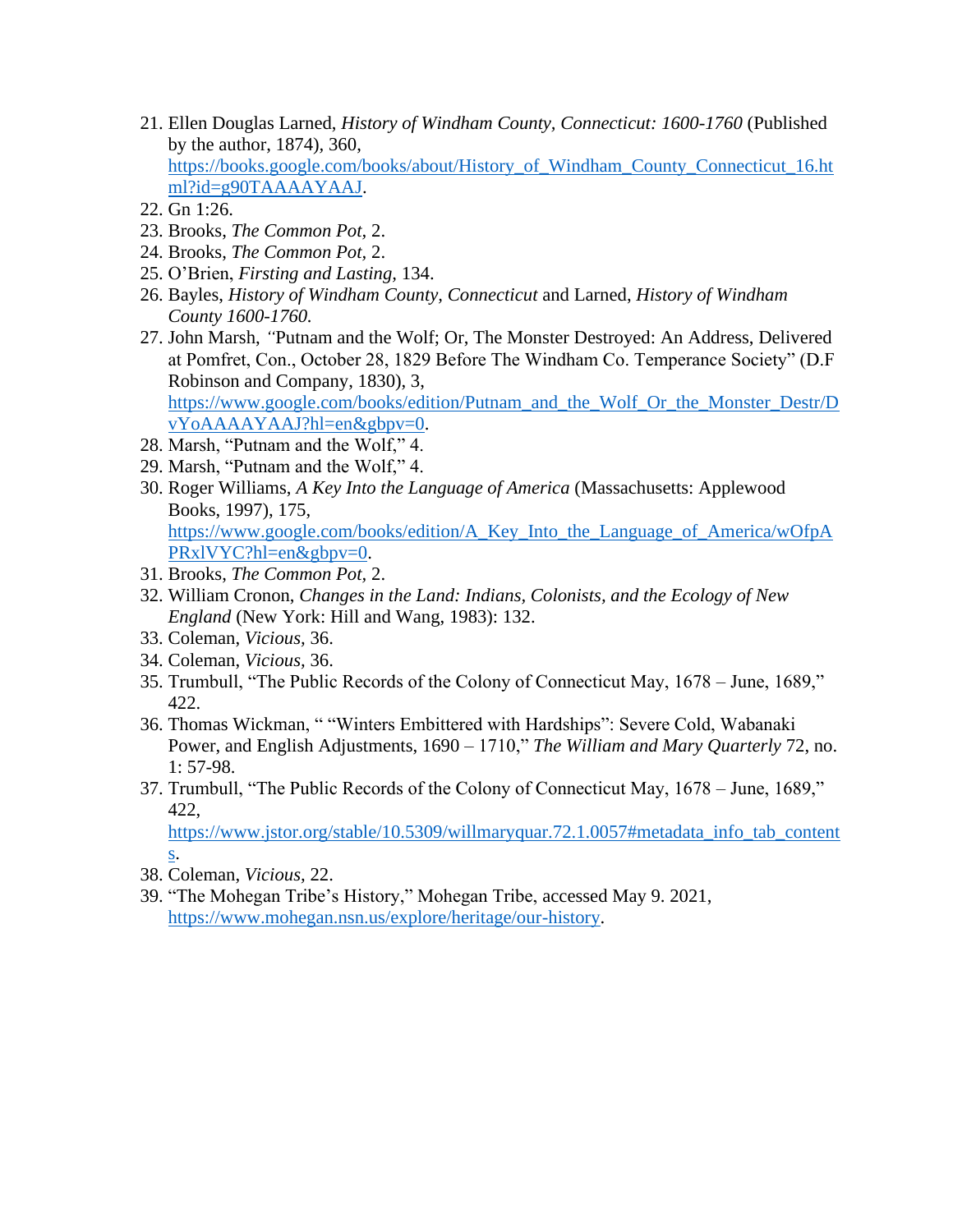### **Bibliography**

- Bayles, Richard. *History of Windham County, Connecticut.* New York: W.W. Preston and Co. 1889. [https://archive.org/details/historyofwindham00bayl.](https://archive.org/details/historyofwindham00bayl)
- Brooks, Lisa. *The Common Pot: The Recovery of Native Space in the Northeast.* Minneapolis: University of Minnesota Press, 2008.
- Coleman, Jon T. *Vicious: Wolves and Men in America.* Connecticut: Yale University Press, 2004.
- Cronon, William. *Changes in the Land: Indians, Colonists, and the Ecology of New England*. New York: Hill and Wang, 1983.

CT Museum Quest. "Wolf Den (Pomfret)." Accessed May 9, 2021.

[https://www.ctmuseumquest.com/?page\\_id=13441.](https://www.ctmuseumquest.com/?page_id=13441)

- Dunnack, Emily. "The Last Wolf in Connecticut." last modified February 1, 2014. [https://connecticuthistory.org/the-last-wolf-in-connecticut/.](https://connecticuthistory.org/the-last-wolf-in-connecticut/)
- Hammerson, Geoffrey. *Connecticut Wildlife: Biodiversity, Natural History, and Conservation.* New Hampshire: UPNE, 2004.
- Harris, Gordon. "Killing wolves." Historic Ipswich: on the Massachusetts north shore. Accessed May 9, 2021. [https://historicipswich.org/2021/04/25/killing-wolves/.](https://historicipswich.org/2021/04/25/killing-wolves/)
- Josselyn, John. *New-England's rarities discovered in birds, beasts, fishes, serpents, and plants of*

*that country*. [https://quod.lib.umich.edu/m/moa/aan1962.0001.001/60?page=root;rgn=full+text;size=100;view](https://quod.lib.umich.edu/m/moa/aan1962.0001.001/60?page=root;rgn=full+text;size=100;view=image;q1=wolves)  $=$ image;q $1$ =wolves.

Kenny, Maurice. "Maurice Kenny: In Memoriam." Dawnland Voices 2.0: Indigenous Writing from New England and the Northeast. Last modified May 16, 2017.

[https://dawnlandvoices.org/maurice-kenny-in-memoriam/.](https://dawnlandvoices.org/maurice-kenny-in-memoriam/)

Larned, Ellen. *History of Windham County, Connecticut: 1600-1760.* Published by the author,

1874.

https://books.google.com/books/about/History of Windham County Connecticut 16.html?id=g [90TAAAAYAAJ.](https://books.google.com/books/about/History_of_Windham_County_Connecticut_16.html?id=g90TAAAAYAAJ)

Marsh, John. "Putnam and the Wolf; Or, The Monster Destroyed: An Address, Delivered at

Pomfret, Con., October 28, 1829 Before The Windham Co. Temperance Society." D.F Robinson and Company, 1830. [https://www.google.com/books/edition/Putnam\\_and\\_the\\_Wolf\\_Or\\_the\\_Monster\\_Destr/DvYoAA](https://www.google.com/books/edition/Putnam_and_the_Wolf_Or_the_Monster_Destr/DvYoAAAAYAAJ?hl=en&gbpv=0) [AAYAAJ?hl=en&gbpv=0.](https://www.google.com/books/edition/Putnam_and_the_Wolf_Or_the_Monster_Destr/DvYoAAAAYAAJ?hl=en&gbpv=0)

O'Brien, Jean. *Firsting and Lasting.* Minneapolis: University of Minnesota Press, 2010.